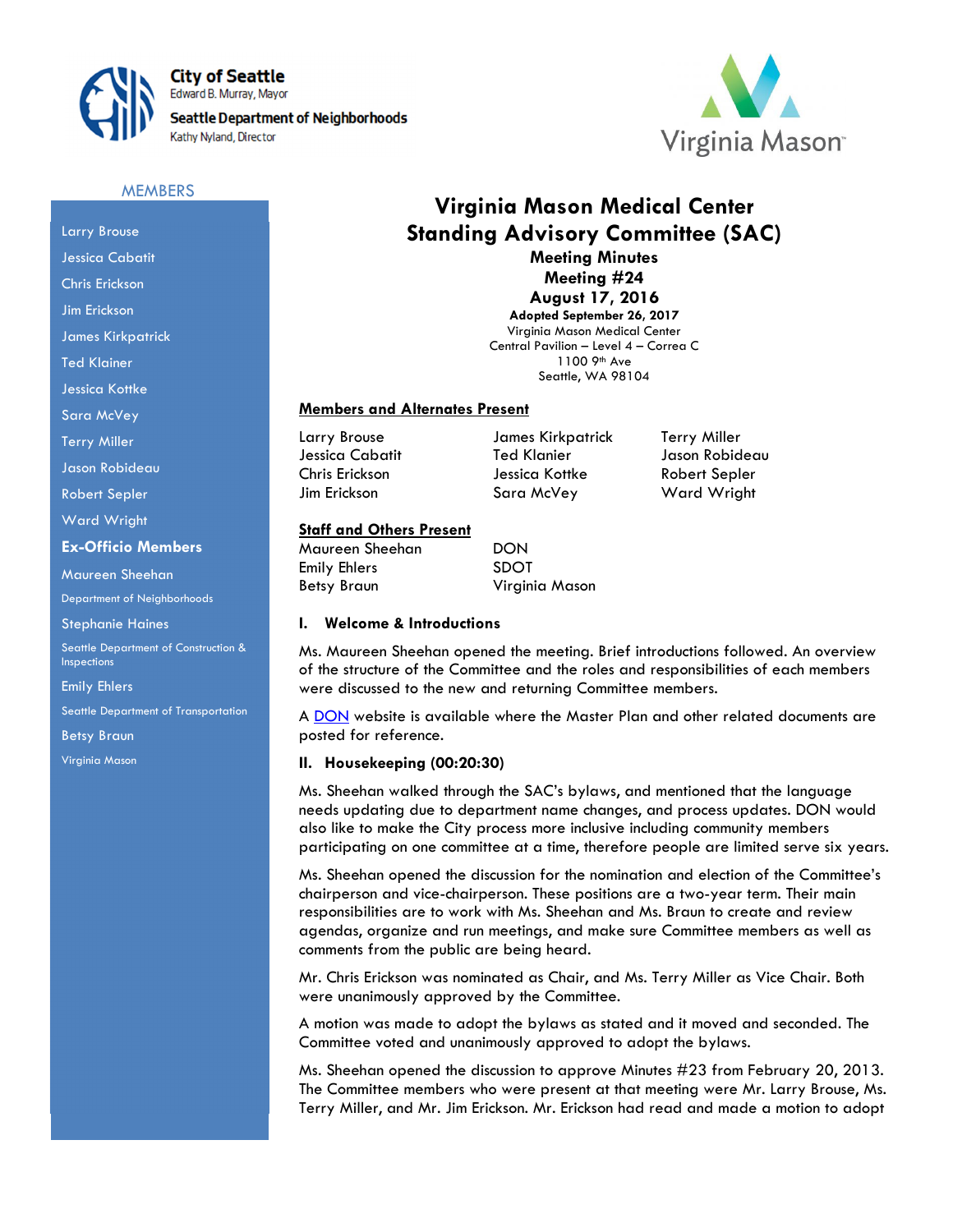Minutes #23 with one item to refer to for later discussion, and it was seconded. The minutes from February 20, 2013 was adopted.

Mr. Erickson briefly commented on one of the items in the minutes regarding to concerns of business retail impacts in the First Hill neighborhood. Three years ago, the First Hill Improvement Association (FHIA) brought about business retail improvements along Madison, Boren and Terry Avenue. Unfortunately, there has not been progress. FHIA worked very hard to provide other ideas for improvement and deferred retail. FHIA has worked with the City to create a First Hill Public Realm Action Plan. He encouraged the Committee members that if they would like to get updates and information on the activities around First Hill and the current MIMP is to sign up for the distribution list.

Ms. Braun added Virginia Mason does go out to other community organizations to make presentations and discuss their projects. During the MIMP development process, VM reports its progress at FHIA meetings, and different forums around the community such as town hall events, neighborhood fairs as well as individual meetings with various organizations in First Hill during the development of the Master Plan. It is always useful for the SAC Committee members to consider spending time attending other neighborhood meetings because these meetings draw a different audience and perspectives. If there are any other organizations or forums the Committee members know would like VM to present to let her know.

## III. Annual Report & Activity (00:36:12)

Ms. Braun began her presentation on Virginia Mason's past activities.

After careful consideration, VM elected to pay the City, \$4.2 million in mitigation for the future proposed demolition of the Chasselton Court apartment building, and have the City use the funds to provide housing. This was paid in 2015 before the required two-year mark.

This action cleared the way to potentially demolish the building once the institution has a development plan in place. The building is located in the corner of Boren and Spring Street right across from the Emergency Department. It is a four or five story apartment building comprised primarily of studio apartments. There are no clear plans to move forward in developing this site.

Ms. Braun also noted that one another action that they took that was relevant to the public realm was VM hired a team of consultants to develop a Landscaping Master Plan for the campus. They started to implement some of the work, but due to the slow trickle of funds, there were not much progress. The landscaping improvements are noticeable on Boren and Terry. A new irrigation and plants were put into place in this area. A public meeting was held a year and a half ago to review the Landscaping Master Plan and public comments were taken.

## IV. Public Comments

Ms. Sheehan opened the discussion for public comments, and there was no public comment.

#### V. Committee Deliberation

Ms. Sheehan opened the discussion for committee deliberation.

Mr. Jim Erickson asked Ms. Braun to confirm if the payment was already sent to the City and there are no plans to demolish the building, and Ms. Braun confirmed. Mr. Jim Erickson commented that other funds were becoming available for the development in First Hill and goal was to develop affordable housing.

Ms. Braun noted that the payment went to the Office of Housing. The MIMP designated the funds to be used on First Hill.

Mr. Brouse asked if the Master Plan referred to it as work-force housing instead of low-income housing. Ms. Braun noted that if that when VM paid the City, there were no condition on how the Office of Housing would spend the money other than a geographic boundary, and that there mission is to develop low income housing. He mentioned that it was a very contentious discussion and the priority of the CAC that was reflected in the Master Plan language was work-force housing instead of low-income housing. Mr. Brouse requested for clarification.

Ms. Braun mentioned that she would need to look back at the final Council recommendation and the analysis of the Office of the Hearing Examiner on the specific language. She also mentioned that she can request a representative from the Office of Housing to discuss and clarify the purpose of the payment.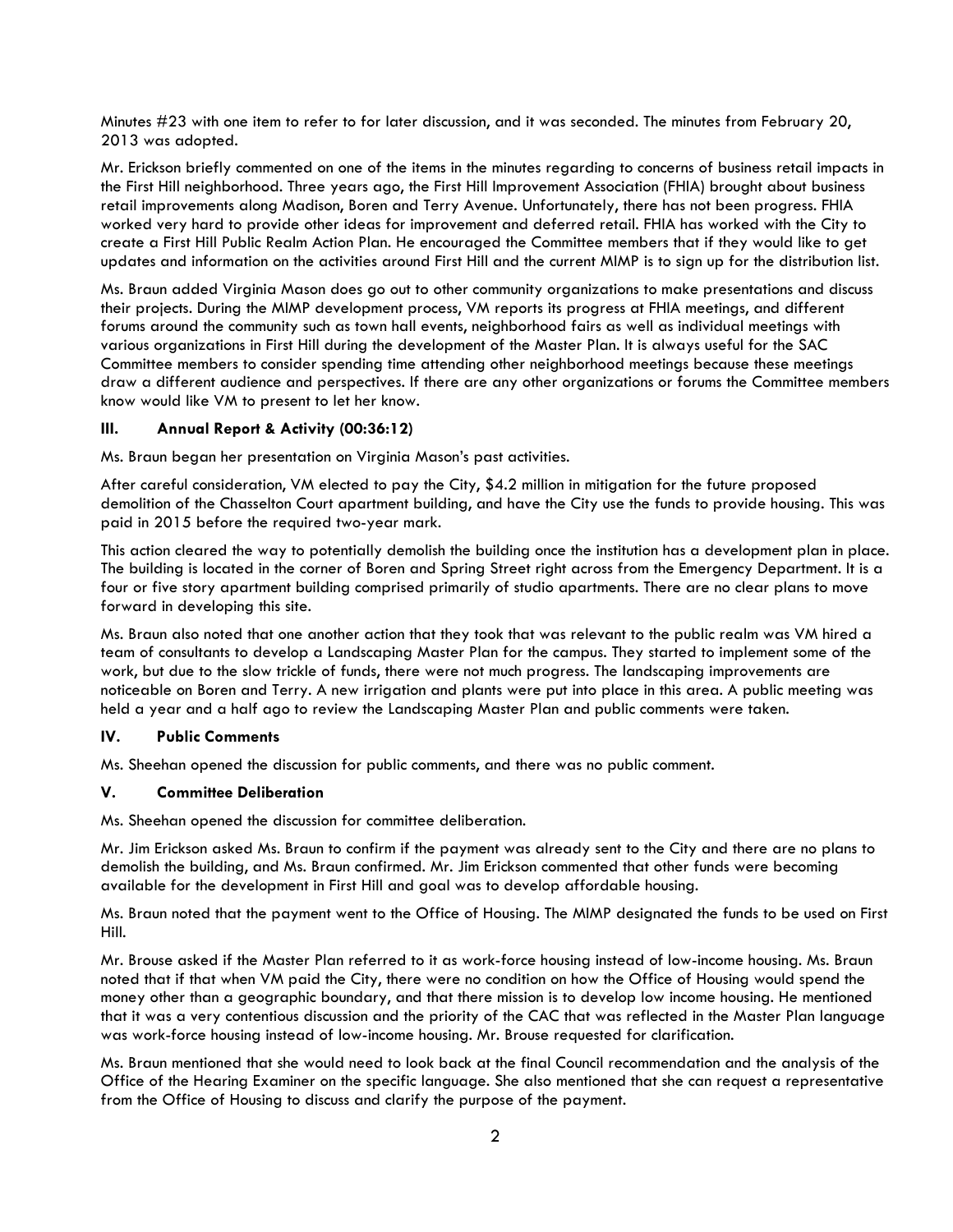Ms. Sheehan commented that she will follow up on the specific language and share the information with the Committee members. She reminded the members about the Open Public Meeting Act, and any offline conversations among Committee members about these committee work and MIMP issues are discouraged.

Mr. Erickson asked Ms. Braun to briefly remind the Committee about the historic preservation obligation within the MIMP. Ms. Braun noted that the City of Seattle has a separate landmark process, and that any building over 25 years of age in the City will need a review by the Landmarks Board to determine if the building is historically significant. There are many criteria, and if VM decides to demolish a building in campus, it needs to put together a report that describes whether the building meets this criteria. A review board will determine if there is a significant feature in the building to designate it as historic. As an example, the Baroness Hotel's exterior façade received a significant determination and in order for VM to make modifications on the exterior of the building, VM has to go through review by the Landmarks Board.

There have been a number of buildings on campus reviewed over the past decade, that were determined as not significant including the Inn at Virginia Mason, Chasselton Court Apartment, and Cassel Crag Building. If VM elected to demolish these buildings from the point of a non-significant determination, VM has up to five years to move forward and receive a Master Use Permit (MUP) to demolish these buildings, and VM has not done so on any of these buildings.

If the VM decided to develop these blocks, it has to start with an update to the landmarks package, a reapplication to the Landmarks Board, and go through the City's process to concur that these buildings are still not significant.

Mr. Erickson requested to continue the discussion on the issue of the retail stores and why the neighborhood is concern about it and the obligation of the MIMP. There are stores that were an important to the character of the neighborhood that have closed or left the neighborhood. He would like to know what control the neighborhood has once these blocks are demolished to ensure the neighborhood would receive equitable benefits.

Ms. Braun added that there are many different layers of development requirements, and the underlying zone is neighborhood commercial. VM would prefer to maintain this aspect of underlying zoning that appeals to residential neighborhood. The outcome of the Master Plan process was to maintain the neighborhood commercial zoning on the 1000 Madison block. There was a requirement in the design guidelines that the building design allow space to be divided into small stores if there was a demand for retail at the point in time the building is complete. There will be further conversations and discussions about the redevelopment of these blocks. There is currently a significant amount of housing coming to First Hill, which is good for retail and will attract better businesses in the area.

Mr. Erickson commented that retail is changing in the area and coordination among the shopkeepers, renters, rental agents, and landlords is needed as all are connected in the neighborhood along with other major institutions in the area such as Swedish, Virginia Mason, and Harborview.

Ms. Braun commented that she and Mr. Erickson along with FHIA have been going to the Design Review Board meetings and asking developers to develop buildings in such a way that the first floor could be retail. She echoed Mr. Erickson's concerns about a better understanding on the demand at First Hill and continue the dialogue with the neighborhood if they would like a change in the zoning designation with the City.

Ms. Braun asked if there are any questions or concerns about the proposed Bus Rapid Transit (BRT) development program that has a potential impact on the 1000 Madison block as the transit stops at Terry and Madison. It would block automobile traffic on north and south on Terry.

VM had written a letter to the Program Director to specifically request the project to address traffic and vehicular counts and the ability to have the ambulances get to the ER department as part of their Environmental Impact Statement (EIS). VM is waiting for the draft EIS to be published so it can be reviewed. VM also asked the group to ensure their projections include and aligned with the projections in the Master Plan.

Mr. Kirkpatrick noted that at their last general meeting, he requested for an EIS, and they informed him that they had a bye on it, since it is a federally funded project, they will not put out an EIS. He asked about how traffic flow and the air quality issue will be addressed, and they said that it will be addressed individually but not part of the EIS.